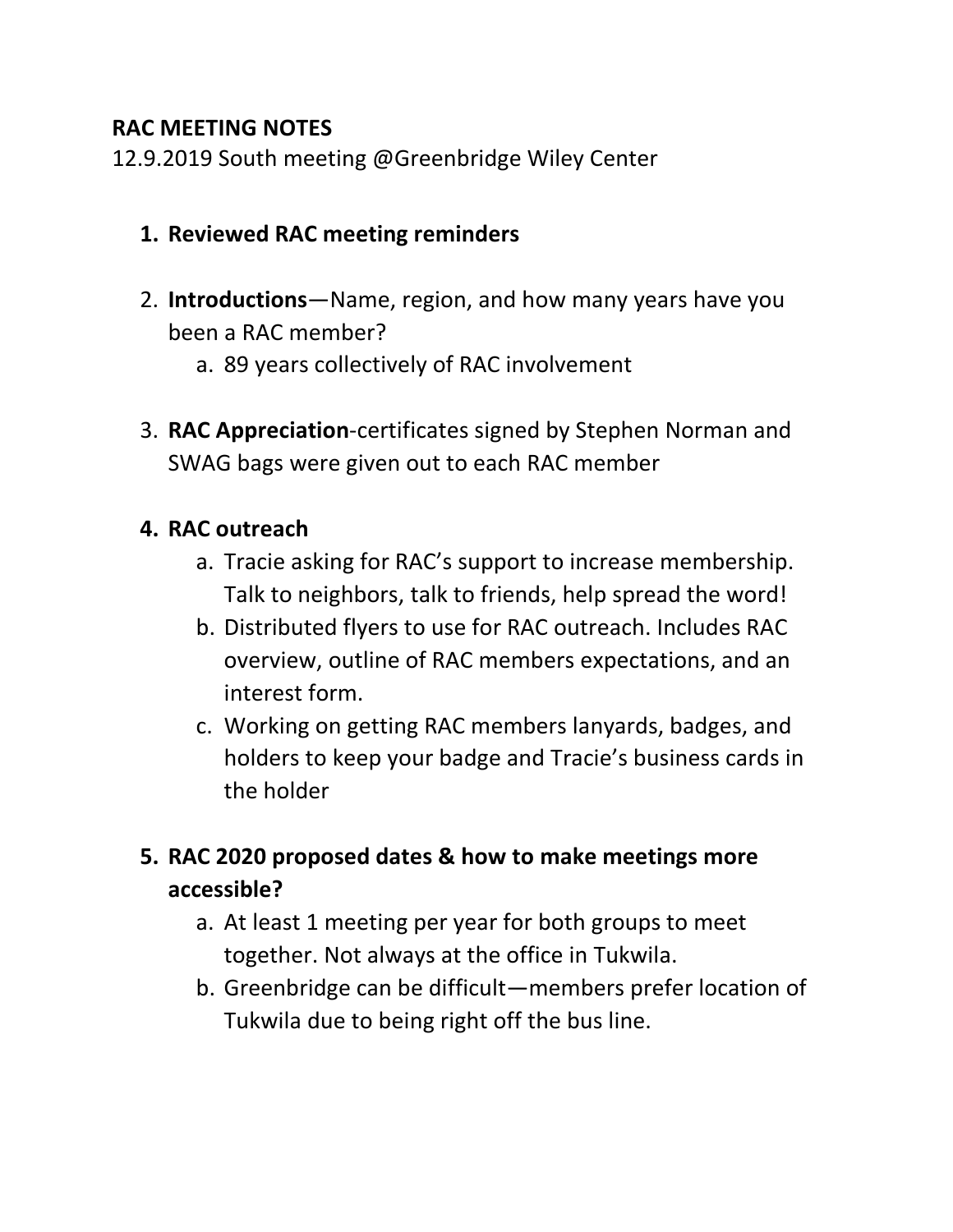- c. Make the RAC meetings on days that there aren't on the same days as KCHA board meetings since some members attend the meetings.
- d. Still want a meeting to help residents understand the different KCHA program types: EG. HCV, PBS8, asset managed properties, tax credit properties, public housing, etc.
- e. Working on crafting a survey to gather more feedback.
- f. Encourage/inform RAC members that it is ok to bring their children. Should it be over a certain age? Other members voiced concerns about this. It can encourage/instill the value of community service early on. As an alternate could we get childcare for folks?
- g. Have you ever had RAC meetings at properties where people live? Yes last night's meeting was at Greenbridge. A RAC member said meetings had previously been held at Kirkland Place.
- h. Please don't schedule RAC meetings on the same day as KCHA board meetings.
- i. Tracie mentioned Kirkwood Terrace but a RAC member mentioned that parking is difficult and Access has trouble maneuvering on that property.

# **6. Section 8 updates**

- a. 67 VASH vouchers for homeless veterans and 198 mainstream vouchers for non-elderly disabled people 18-61 years old who is currently affiliated with a community agency.
- b. Payments standard proposal will be going to Board for approval at the end of this month. Slight increase on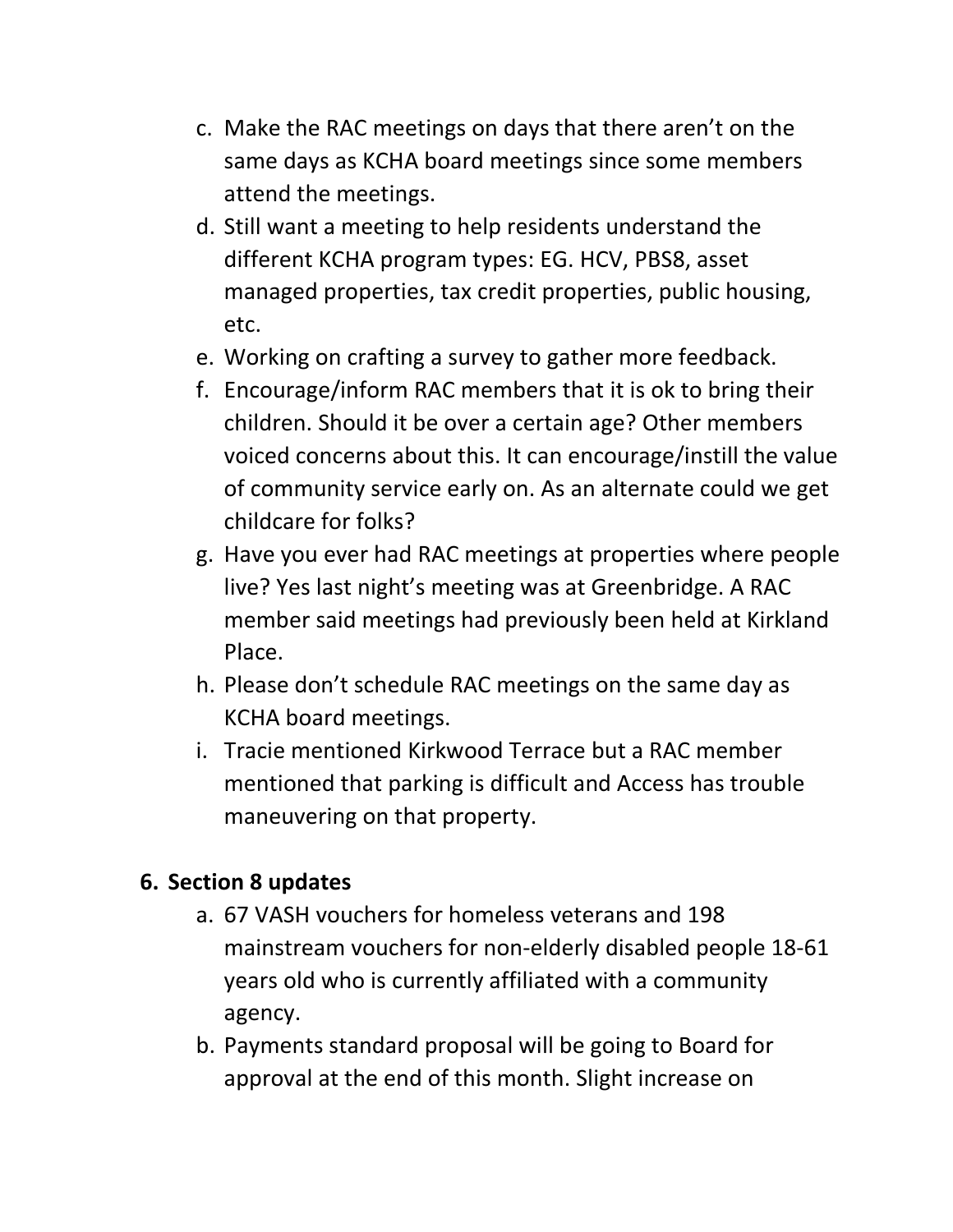payment standards. If approved will be effective in January. Intended to help keep voucher holders competitive on the market.

- c. Waitlist will open in February 12-25. Online only (you can apply using your cell phone too). Can you sign up for Section 8 if you are already in KCHA housing? No.
- d. People will be dedicated to phones for folks who want to call in to apply. Not by a  $3<sup>rd</sup>$  party vendor.
- e. Tablets will be deployed for use in the field. Rented by third party vendor but the website will still be the same safe website we've used in the past.
- f. Unsure if there will be a paper application.
- g. Process for ensuring one person doesn't apply multiple times? Not checked at time of application but checked at time the lottery number comes up. We also have a fulltime fraud investigator who is dedicated to addressing fraud. There is a tip line people can call.
- h. What about scams? The only way to apply for this is through the website. One reason we have a short time frame is to try and deter scams.
- 7. **Policy Changes.** Either because laws have changed or to make it easier for staff and residents to interpret and follow.
	- a. in process of 3 big ones
		- i. Lease document
		- ii. Maintenance Charge policy
			- 1. You should be able to get a glossary from your Property Manager that lists maintenance charges
		- iii. Grievance policy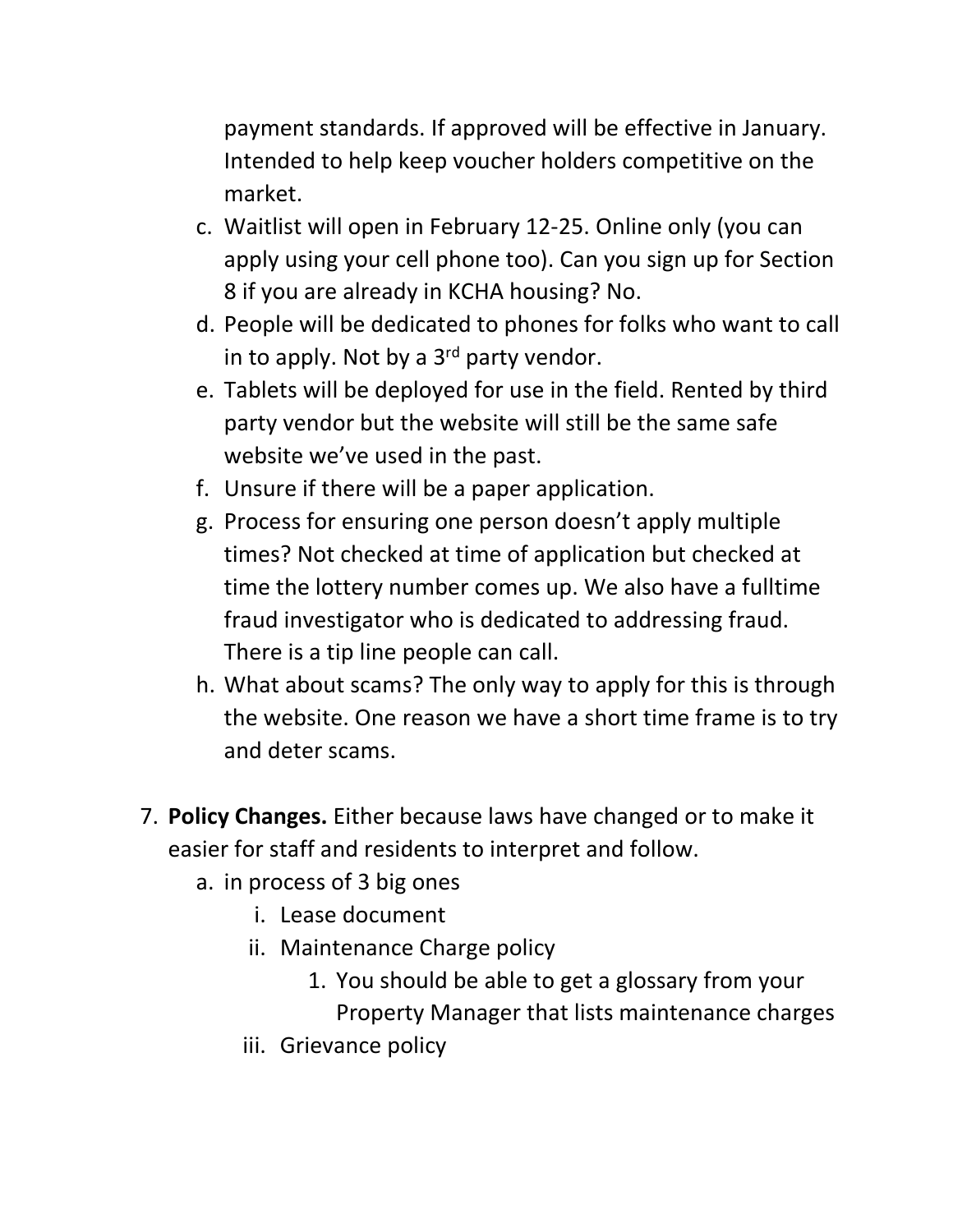- 1. Please clearly outline how KCHA is supposed to deliver the information that residents are supposed to get prior to their grievance hearing and what recourse there is if KCHA doesn't do this.
- 2. Can the language for the RA letters be changed to date of receipt versus date of letter since the letters are mailed. A compromise could be to extend the number of days allowed example is 14 or 15 days.
- b. Working on these for a years and have gotten feedback from our attorneys, staff, and residents. Once final draft is approved there will be 3 resident meetings held to make comments. Also opportunities to comment via e-mail and mail.
- c. Hoping to go to Board in February or March for final approval.

### **8. CVR update**

- a. No recommendations from CVR yet.
- b. KCHA contracted with CVR Associates to do an assessment of Resident Services programs.
- c. RAC members expressed that they appreciated the opportunity to provide feedback.
- d. Another member said it was difficult to provide feedback on Resident Services when they aren't aware of everything Resident Services offers.
- e. One member briefly updated the rest of the group on what was discussed in the meeting including a proposal for "accountability forms".